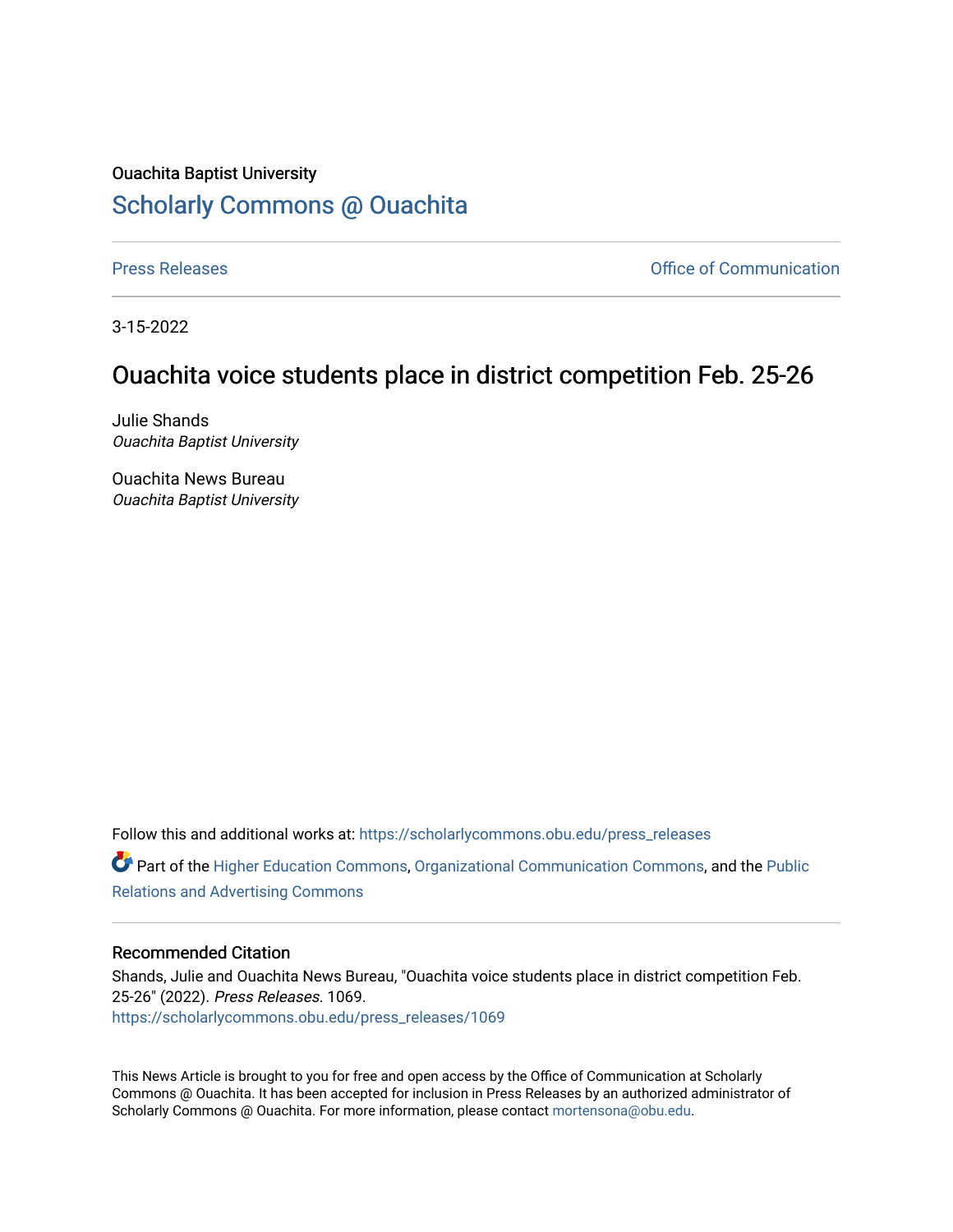



For immediate release **Ouachita voice students place in district competition Feb. 25-26** March 15, 2022 *By Julia Shands* For more information, contact Ouachita's news bureau at [newsbureau@obu.edu](mailto:newsbureau@obu.edu) or (870) 245-5208

ARKADELPHIA, Ark.—Four Ouachita Baptist University voice students earned honors at the National Association of Teachers of Singing (NATS) Arkansas District Conference, held Friday and Saturday, Feb. 25-26, at Harding University in Searcy, Ark.

AnnaMarie Cobb, a freshman choral music education major from Arkadelphia, Ark., was a semifinalist in lower college musical theatre, treble division; Bella Owen, a junior musical theatre major from Jonesboro, Ark., earned third place in upper college musical theatre, treble division; Erin Bagley, a junior musical theatre major from White Oak, Texas, was a semifinalist in upper college musical theatre, treble division; and Kieran Malmer, a freshman choral music education major from Little Elm, Texas, won second place in classical first year, treble division.

"I'm very proud of all the Ouachita students who participated in the auditions," said Dr. Margaret Garrett, professor of music at Ouachita. "They are great examples of the results of persistent work and dedication to honing one's craft. Their artistry and their attitudes represented Ouachita well."